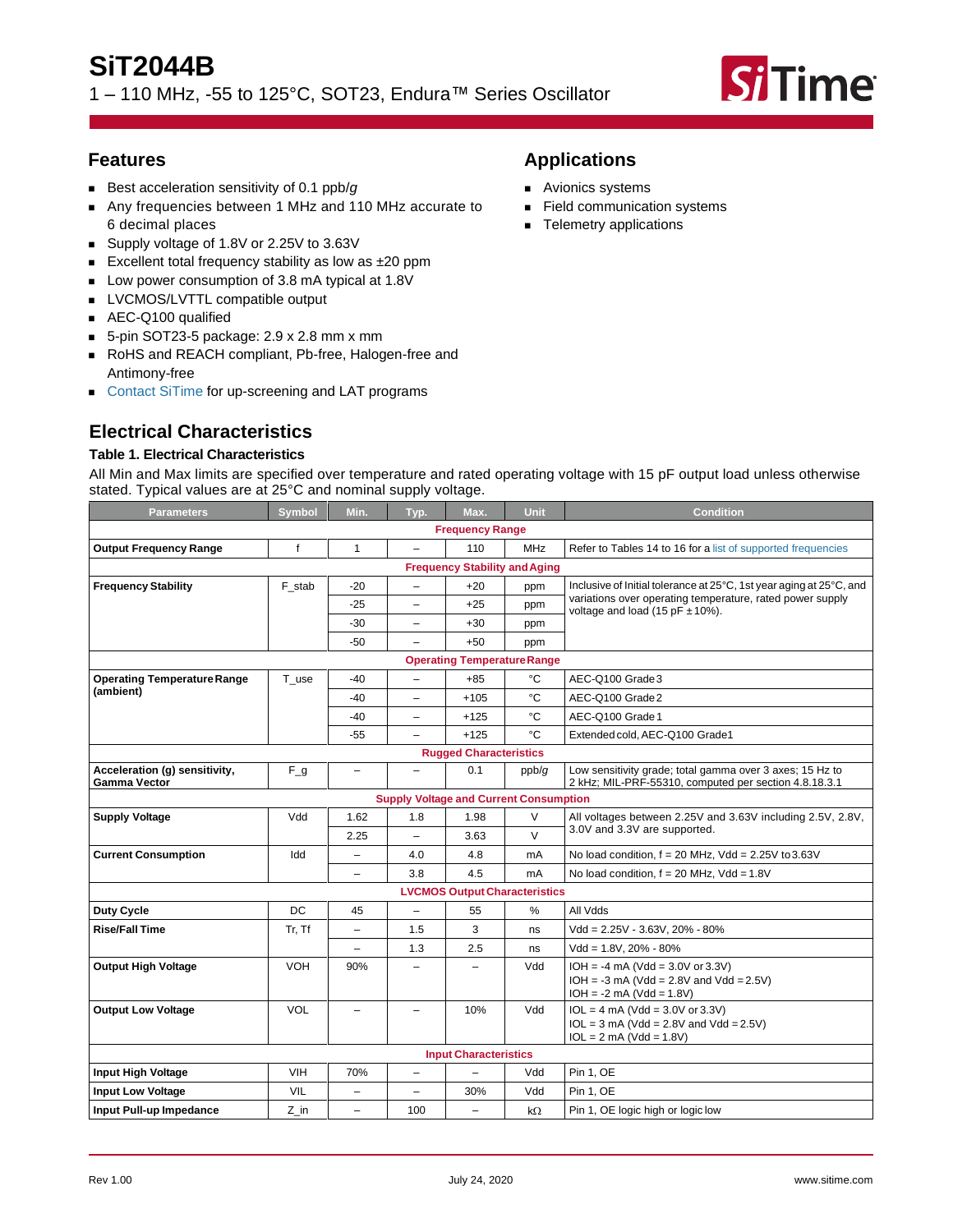

#### **Table 1. Electrical Characteristics (continued)**

| <b>Parameters</b>                | <b>Symbol</b>                    | Min. | Typ. | Max.          | <b>Unit</b>                                                      | <b>Condition</b>                                                        |  |  |  |
|----------------------------------|----------------------------------|------|------|---------------|------------------------------------------------------------------|-------------------------------------------------------------------------|--|--|--|
|                                  | <b>Startup and Resume Timing</b> |      |      |               |                                                                  |                                                                         |  |  |  |
| <b>Startup Time</b>              | start                            |      |      | 5.5           | Measured from the time Vdd reaches its rated minimum value<br>ms |                                                                         |  |  |  |
| <b>Enable/Disable Time</b>       | oe                               | -    | -    | 130           | ns                                                               | $f = 110$ MHz. For other frequencies, $T_{0}e = 100$ ns + 3 $*$ cycles  |  |  |  |
| <b>Standby Current</b>           | I std                            |      | 2.6  |               | μA                                                               | Vdd = 2.8V to 3.3V, $\overline{ST}$ = Low, Output is weakly pulled down |  |  |  |
|                                  |                                  |      | 1.4  |               | μA                                                               | $Vdd = 2.5V$ , $ST = Low$ , Output is weakly pulled down                |  |  |  |
|                                  |                                  |      | 0.6  |               | μA                                                               | Vdd = 1.8V, $\overline{ST}$ = Low, Output is weakly pulled down         |  |  |  |
|                                  |                                  |      |      | <b>Jitter</b> |                                                                  |                                                                         |  |  |  |
| <b>RMS Period Jitter</b>         | ⊺ jitt                           |      | 1.6  | 2.5           | ps                                                               | f = 75 MHz, 2.25V to 3.63V                                              |  |  |  |
|                                  |                                  |      | 1.9  | 3.0           | ps                                                               | f = 75 MHz, 1.8V                                                        |  |  |  |
| <b>RMS Phase Jitter (random)</b> | T_phj                            |      | 0.5  |               | ps                                                               | f = 75 MHz, Integration bandwidth = 900 kHz to 7.5 MHz                  |  |  |  |
|                                  |                                  |      | 1.3  |               | ps                                                               | f = 75 MHz, Integration bandwidth = 12 kHz to 20 MHz                    |  |  |  |

# **Table 2. Pin Description Top View**

| Pin | <b>Symbol</b> |                      | <b>Functionality</b>                                                                                         |  |  |  |  |
|-----|---------------|----------------------|--------------------------------------------------------------------------------------------------------------|--|--|--|--|
|     | <b>GND</b>    | Power                | Electrical ground                                                                                            |  |  |  |  |
| 2   | <b>NC</b>     | No Connect           | No connect                                                                                                   |  |  |  |  |
| 3   | OE/NC         | <b>Output Enable</b> | $H^{[1]}$ : specified frequency output<br>L: output is high impedance. Only output driver is disabled.       |  |  |  |  |
|     |               | No Connect           | Any voltage between 0 and Vdd or Open <sup>[1]</sup> : Specified<br>frequency output. Pin 3 has no function. |  |  |  |  |
|     | VDD           | Power                | Power supply voltage <sup>[2]</sup>                                                                          |  |  |  |  |
| 5   | OUT           | Output               | Oscillator output                                                                                            |  |  |  |  |





#### **Figure 1. Pin Assignments**

<span id="page-1-1"></span><span id="page-1-0"></span>**Notes:**

- 1. In OE or ST mode, a pull-up resistor of 10 kΩ or less is recommended if pin 3 is not externally driven. If pin 3 needs to be left floating, use the NC option.
- 2. A capacitor of value 0.1 µF or higher between Vdd and GND is required.

#### **Table 3. Absolute Maximum Limits**

Attempted operation outside the absolute maximum ratings may cause permanent damage to the part. Actual performance of the IC is only guaranteed within the operational specifications, not at absolute maximum ratings.

| <b>Parameter</b>                                                     | Min.   | Max. | Unit |
|----------------------------------------------------------------------|--------|------|------|
| Storage Temperature                                                  | $-65$  | 150  | °C   |
| <b>Vdd</b>                                                           | $-0.5$ |      |      |
| <b>Electrostatic Discharge</b>                                       | -      | 2000 |      |
| Soldering Temperature (follow standard Pb free soldering guidelines) |        | 260  | °C   |
| Junction Temperature <sup>[3]</sup>                                  |        | 150  | °C   |

#### <span id="page-1-2"></span>**Note:**

3. Exceeding this temperature for extended period of time may damage the device.

#### **Table 4. Thermal Consideration[\[4\]](#page-1-3)**

| Package | $\theta$ JA, 4 Layer Board<br>$(^{\circ}C/W)$ | $\theta$ JC, Bottom<br>$(^{\circ}C/W)$ |
|---------|-----------------------------------------------|----------------------------------------|
| SOT23-5 | 42'                                           | 175                                    |

<span id="page-1-3"></span>**Note:**

4. Refer to JESD51 for  $\theta$ JA and  $\theta$ JC definitions, and reference layout used to determine the  $\theta$ JA and  $\theta$ JC values in the above table.

#### **Table 5. Maximum Operating JunctionTemperature[\[5\]](#page-1-4)**

| <b>Max Operating Temperature (ambient)</b> | <b>Maximum Operating Junction Temperature</b> |
|--------------------------------------------|-----------------------------------------------|
| $85^{\circ}$ C                             | $95^{\circ}$ C                                |
| $105^{\circ}$ C                            | $115^{\circ}$ C                               |
| 125°C                                      | $135^{\circ}$ C                               |

<span id="page-1-4"></span>**Note:**

5. Datasheet specifications are not guaranteed if junction temperature exceeds the maximum operating junction temperature.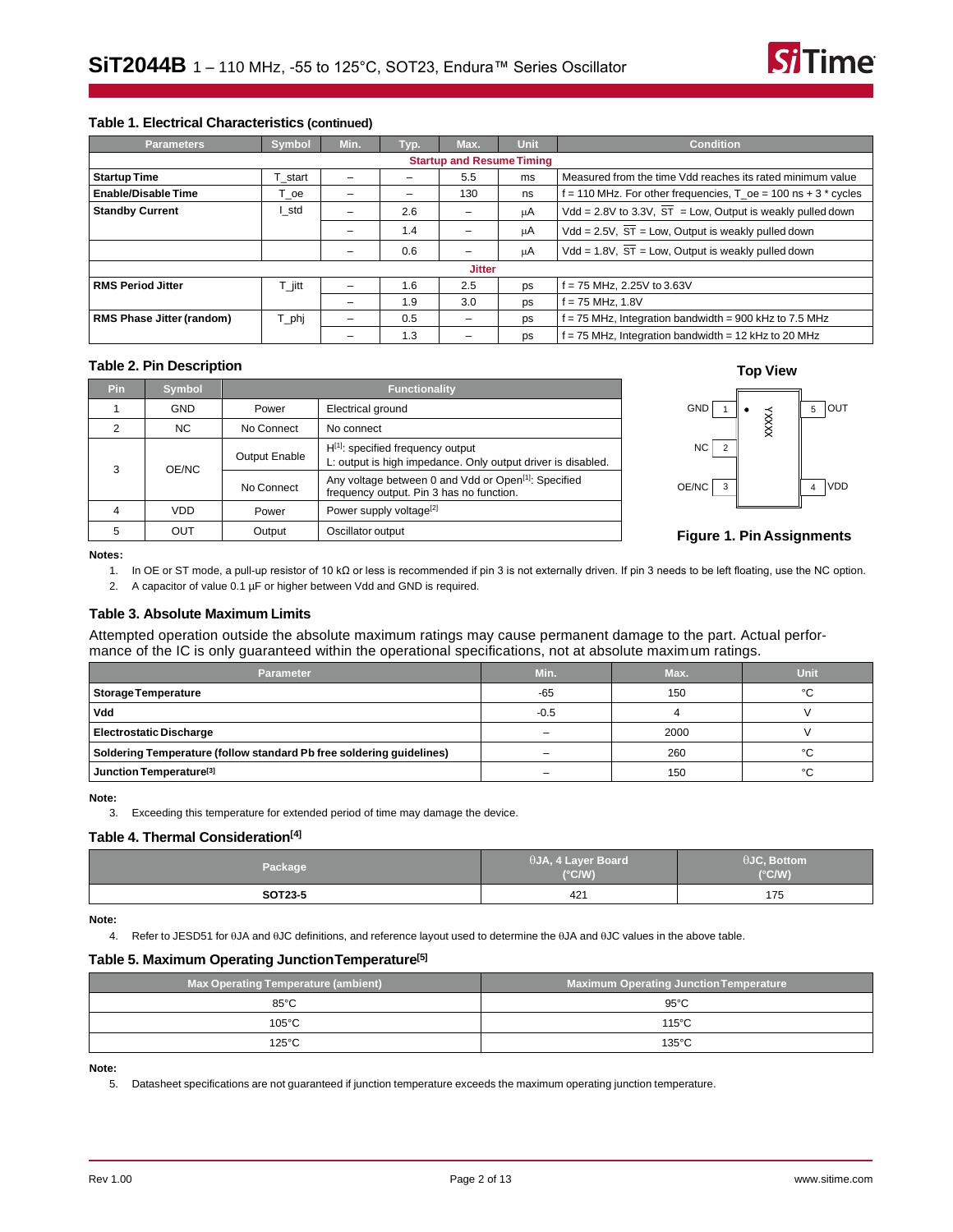

# **Table 6. Environmental Compliance**

| <b>Parameter</b>                  | <b>Condition/Test Method</b> |  |  |  |
|-----------------------------------|------------------------------|--|--|--|
| <b>Mechanical Shock</b>           | MIL-STD-883F, Method2002     |  |  |  |
| <b>Mechanical Vibration</b>       | MIL-STD-883F, Method2007     |  |  |  |
| <b>Temperature Cycle</b>          | JESD22. Method A104          |  |  |  |
| Solderability                     | MIL-STD-883F, Method2003     |  |  |  |
| <b>Moisture Sensitivity Level</b> | MSL1 @ 260°C                 |  |  |  |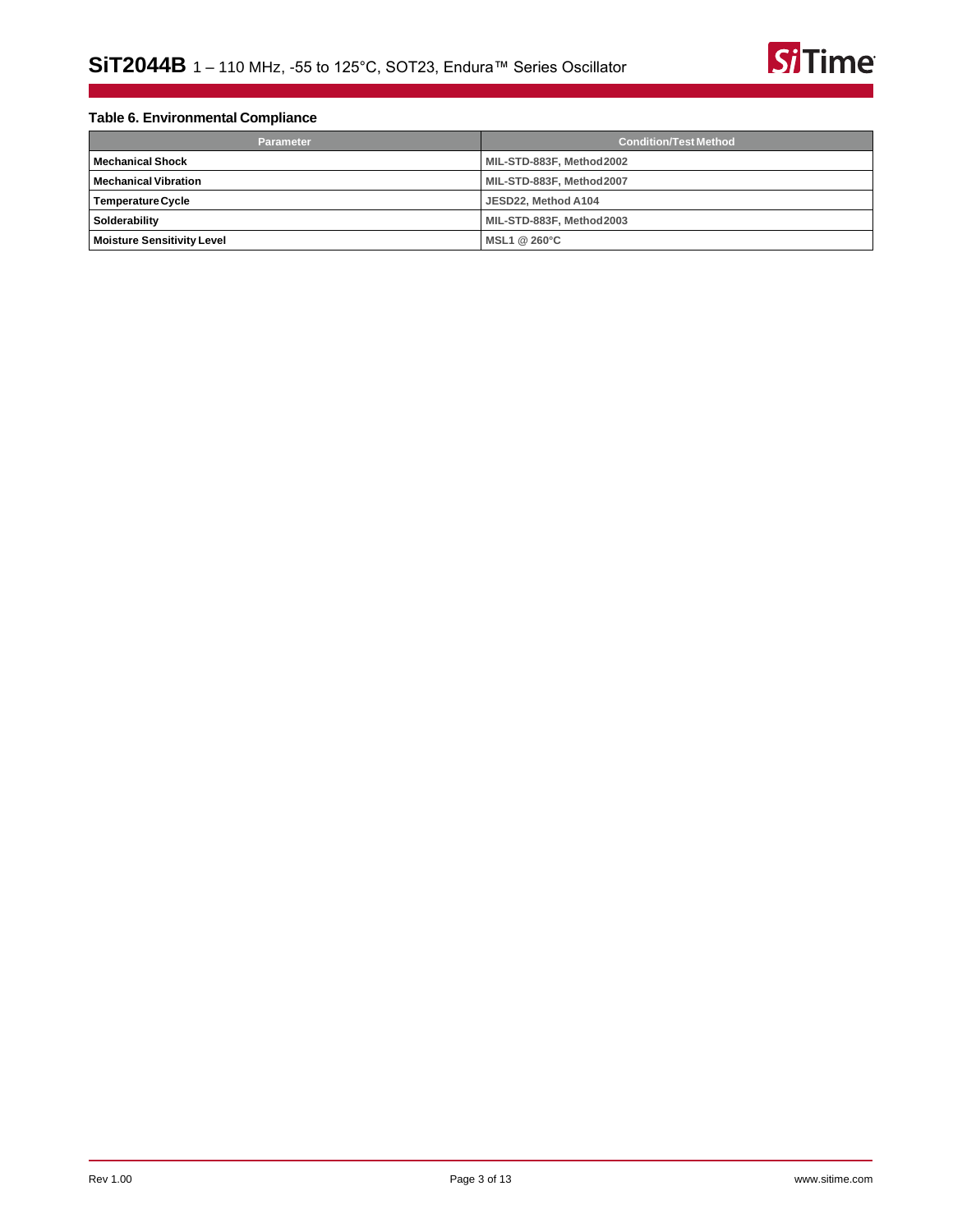

# **Test Circuit and Waveform**



**Figure 2. Test Circuit[\[6\]](#page-3-0)**

#### <span id="page-3-0"></span>**Note:**

6. Duty Cycle is computed as Duty Cycle = TH/Period.

# **Timing Diagrams**



**Figure 4. Startup Timing (OE Mode)[\[7\]](#page-3-1)**



**Figure 3. Waveform[\[6\]](#page-3-0)**



T\_oe: Time to re-enable the clock output

## **Figure 5. OE Enable Timing (OE Mode Only)**



T\_oe: Time to put the output in High Z mode

# **Figure 6. OE Disable Timing (OE Mode Only)**

#### <span id="page-3-1"></span>**Note:**

7. SiT2044 has "no runt" pulses and "no glitch" output during startup or resume.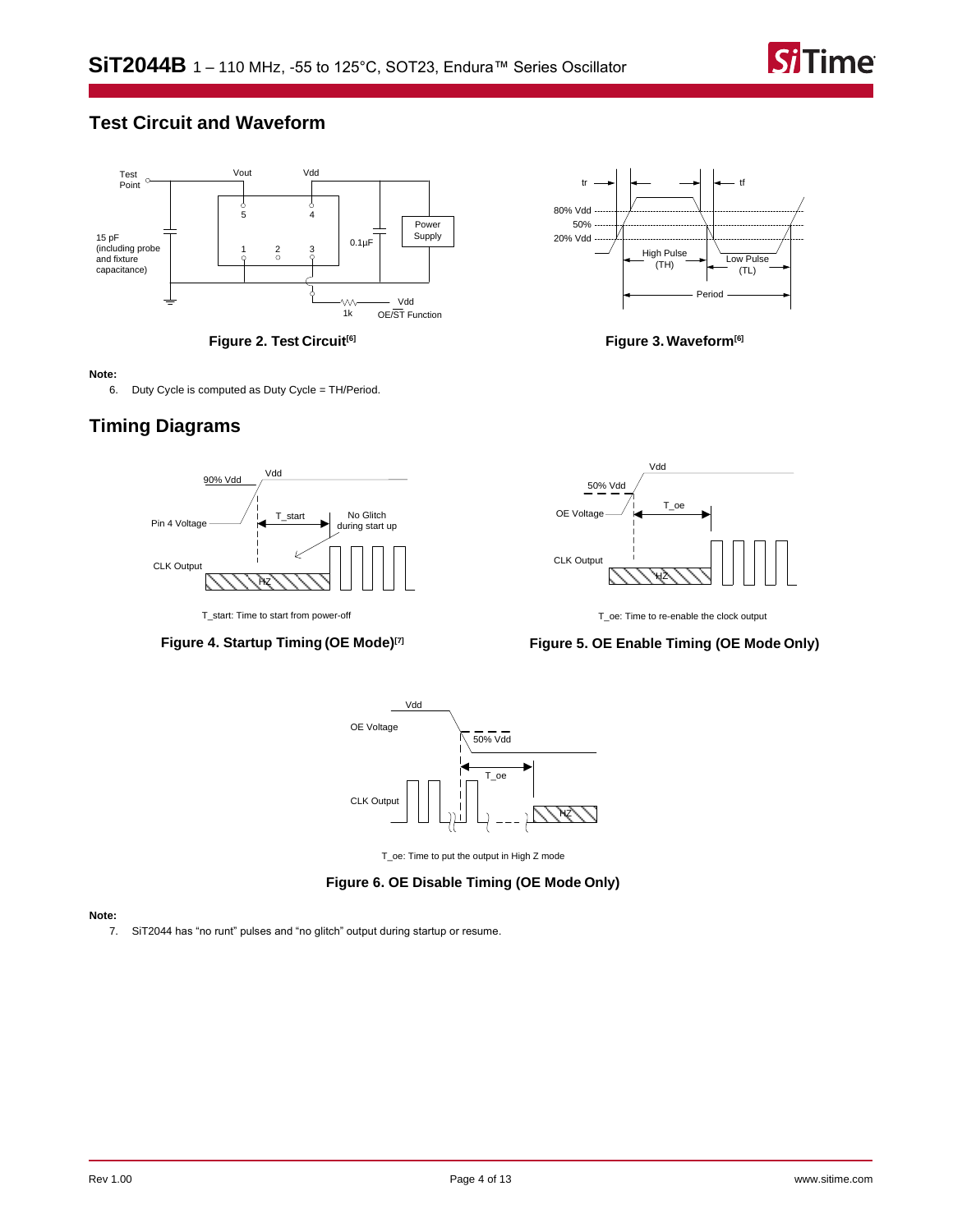

# **Performance Plots[\[8\]](#page-5-0)**



**Figure 7. Idd vs Frequency**



**Figure 8. Frequency vs Temperature**



**Figure 9. RMS Period Jitter vs Frequency**



**Figure 11. 20%-80% Rise Time vs Temperature**



**Figure 10. Duty Cycle vs Frequency**



**Figure 12. 20%-80% Fall Time vs Temperature**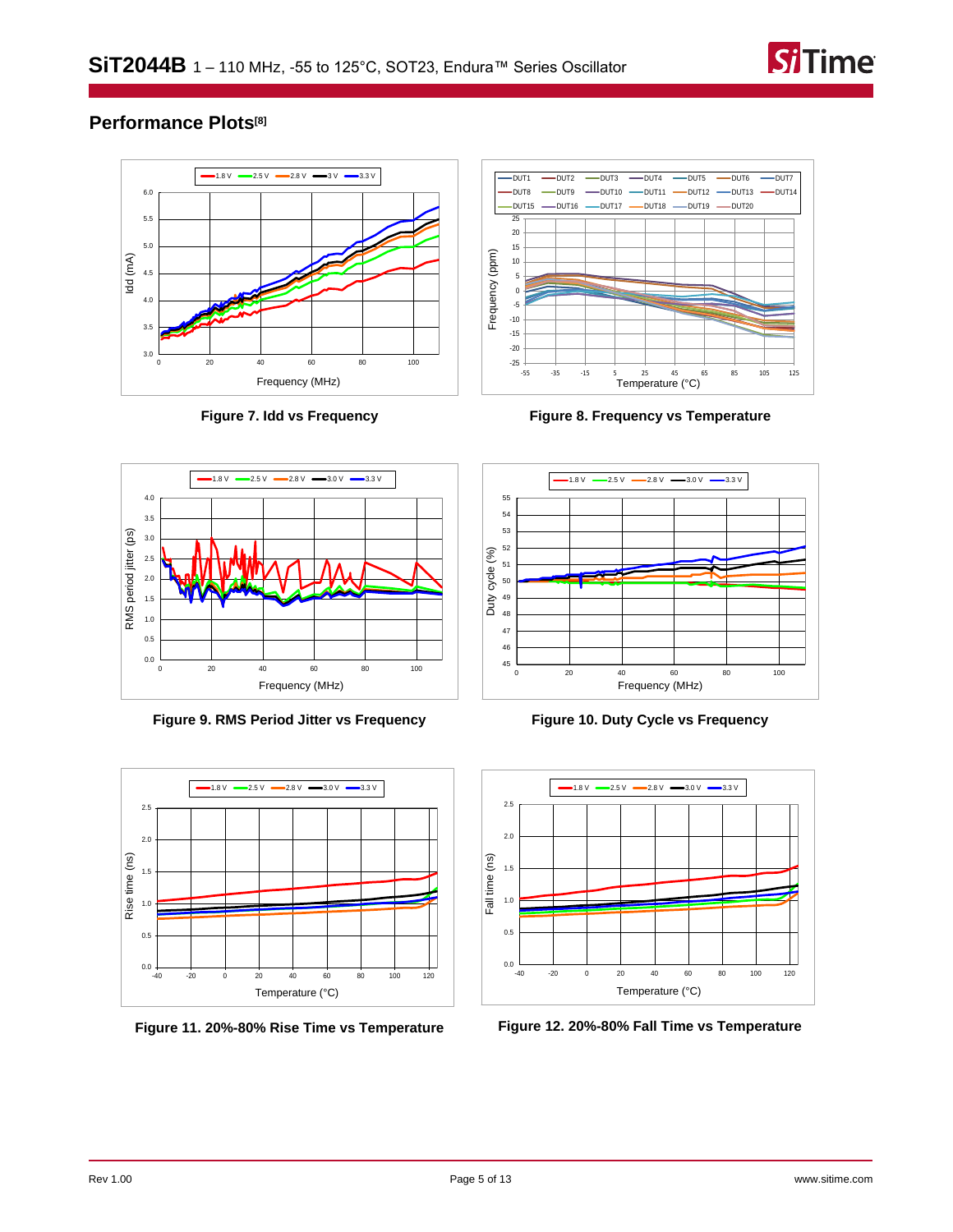

# **Performance Plots[\[8\]](#page-5-0)**



**Figure 13. RMS Integrated Phase Jitter Random (12 kHz to 20 MHz) vs Frequency[\[9\]](#page-5-1)**



**Figure 14. RMS Integrated Phase Jitter Random (900 kHz to 20 MHz) vs Frequency[\[9\]](#page-5-1)**

#### <span id="page-5-1"></span><span id="page-5-0"></span>**Notes:**

- 8. All plots are measured with 15 pF load at room temperature, unless otherwise stated.
- 9. Phase noise plots are measured with Agilent E5052B signal source analyzer. Integration range is up to 5 MHz for carrier frequencies below 40 MHz.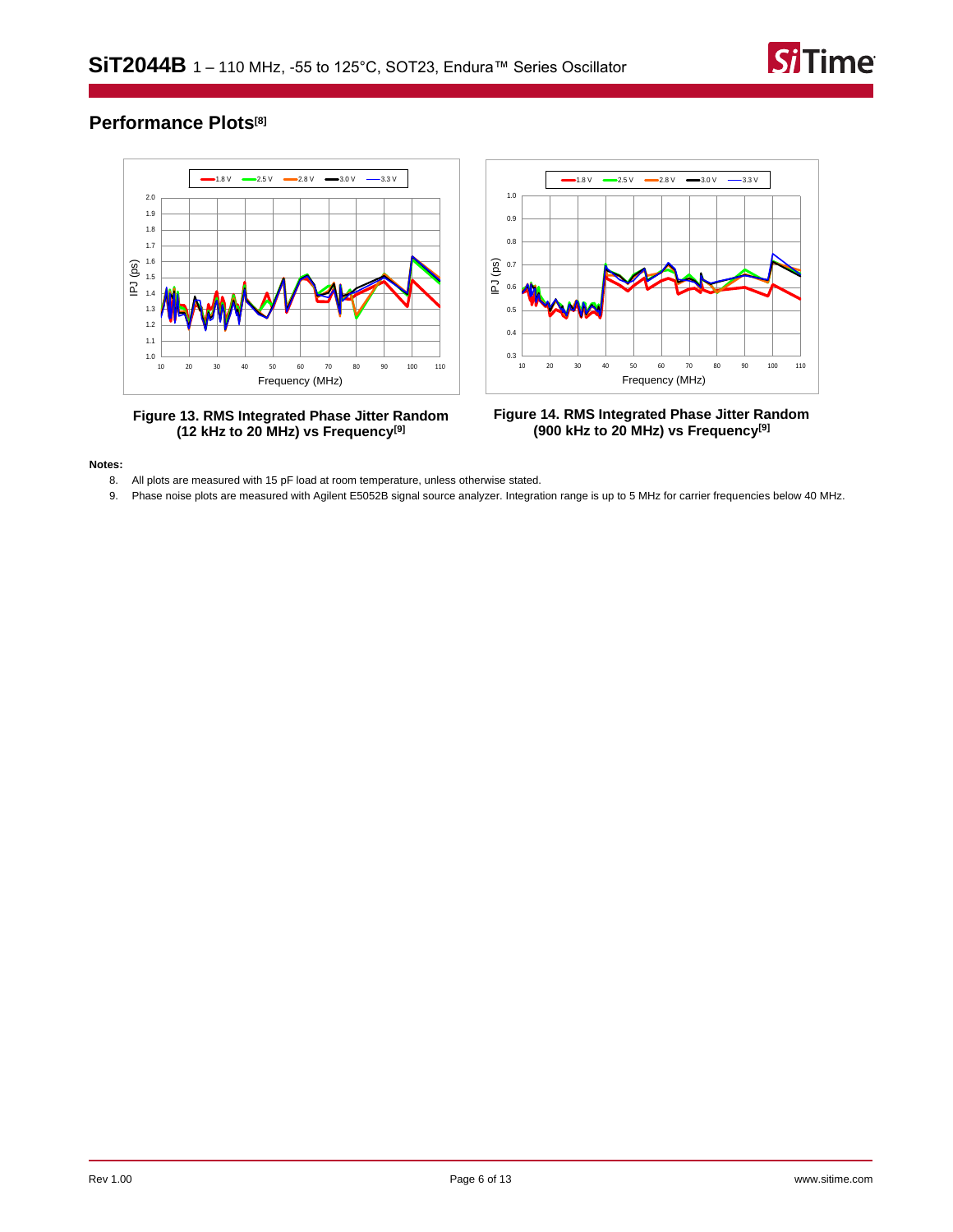![](_page_6_Picture_1.jpeg)

# **Programmable Drive Strength**

The [SiT2044](https://www.sitime.com/products/lvcmos-ruggedized-oscillators/sit2044) includes a programmable drive strength feature to provide a simple, flexible tool to optimize the clock rise/fall time for specific applications. Benefits from the programmable drive strength feature are:

- Improves system radiated electromagnetic interference (EMI) by slowing down the clock rise/fall time.
- Improves the downstream clock receiver's (RX) jitter by decreasing (speeding up) the clock rise/fall time.
- Ability to drive large capacitive loads while maintaining full swing with sharp edge rates.

For more detailed information about rise/fall time control and drive strength selection, see the [SiTime Application](https://www.sitime.com/support/resource-library?filter=641)  Notes [section.](https://www.sitime.com/support/resource-library?filter=641)

## **EMI Reduction by Slowing Rise/Fall Time**

Figure [15](#page-6-0) shows the harmonic power reduction as the rise/fall times are increased (slowed down). The rise/fall times are expressed as a ratio of the clock period. For the ratio of 0.05, the signal is very close to a square wave. For the ratio of 0.45, the rise/fall times are very close to neartriangular waveform. These results, for example, show that the 11<sup>th</sup> clock harmonic can be reduced by 35 dB if the rise/fall edge is increased from 5% of the period to 45% of the period.

<span id="page-6-0"></span>![](_page_6_Figure_10.jpeg)

**Figure 15. Harmonic EMI reduction as a Function of Slower Rise/Fall Time**

## **Jitter Reduction with Faster Rise/Fall Time**

Power supply noise can be a source of jitter for the downstream chipset. One way to reduce this jitter is to speed up the rise/fall time of the input clock. Some chipsets may also require faster rise/fall time in order to reduce their sensitivity to this type of jitter. Refer to the [Rise/Fall Time Tables \(Table 7 to Table 11\)](#page-7-0) to determine the proper drive strength.

## **High Output Load Capability**

The rise/fall time of the input clock varies as a function of the actual capacitive load the clock drives. At any given drive strength, the rise/fall time becomes slower as the output load increases. As an example, for a 3.3V SiT2044 device with default drive strength setting, the typical rise/fall time is 1 ns for 15 pF output load. The typical rise/fall time slows down to 2.6 ns when the output load increases to 45 pF. One can choose to speed up the rise/fall time to 1.83 ns by then increasing the drive strength setting on the SiT2044.

The SiT2044 can support up to 60 pF in maximum capacitive loads with drive strength settings. Refer to the [Rise/Tall Time Tables \(Table 7 to 11\)](#page-7-0) to determine the proper drive strength for the desired combination of output load vs. rise/fall time.

## **SiT2044 Drive Strength Selection**

[Tables 7 through 11](#page-7-0) define the rise/fall time for a given capacitive load and supply voltage.

- **1.** Select the table that matches the SiT2044 nominal supply voltage (1.8V, 2.5V, 2.8V, 3.0V, 3.3V).
- **2.** Select the capacitive load column that matches the application requirement (5 pF to 60 pF)
- **3.** Under the capacitive load column, select the desired rise/fall times.
- **4.** The left-most column represents the part number code for the corresponding drive strength.
- **5.** Add the drive strength code to the part number for ordering purposes.

## **Calculating Maximum Frequency**

Based on the rise and fall time data given in [Tables 7](#page-7-0)  [through 11,](#page-7-0) the maximum frequency the oscillator can operate with guaranteed full swing of the output voltage over temperature can be calculated as:

$$
Max Frequency = \frac{1}{5 \times Trf\_20/80}
$$

where Trf\_20/80 is the typical value for 20%-80% rise/fall time.

## **Example 1**

Calculate  $f_{MAX}$  for the following condition:

- $\blacksquare$  Vdd = 3.3V [\(Table 11\)](#page-7-1)
- Capacitive Load: 30 pF
- Desired Tr/f time  $= 1.31$  ns  $(rise/fall time part number code = F)$

Part number for the above example:

SiT2044BM**E**S2-18EA66.666660

Drive strength code is inserted here. Default setting is "-"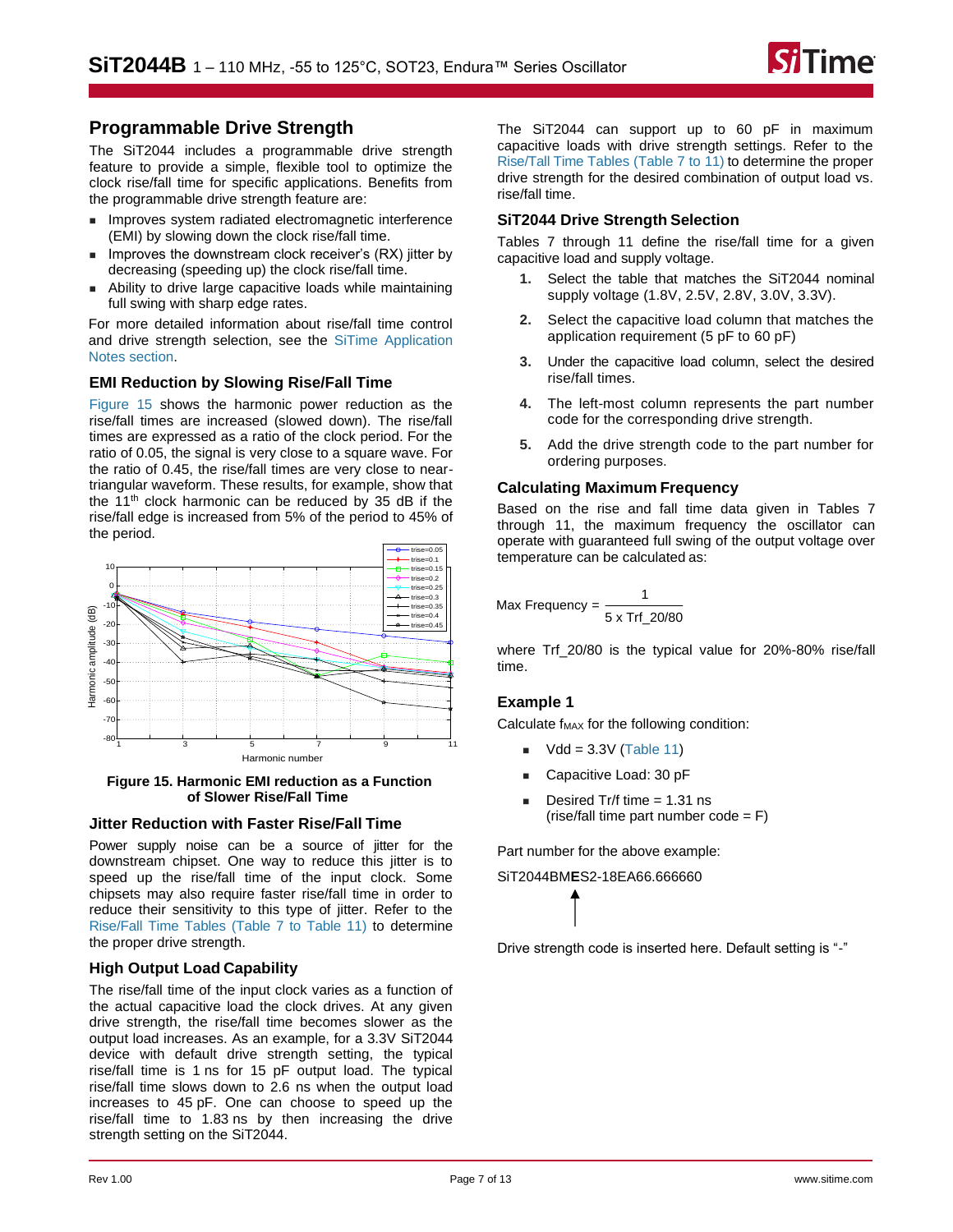![](_page_7_Picture_1.jpeg)

# **Rise/Fall Time (20% to 80%) vs CLOAD Tables**

## <span id="page-7-0"></span>**Table 7. Vdd = 1.8V Rise/Fall Times for Specific CLOAD Table 8. Vdd = 2.5V Rise/Fall Times for Specific CLOAD**

| <b>Rise/Fall Time Typ (ns)</b>               |      |       |       |       |       |  |  |
|----------------------------------------------|------|-------|-------|-------|-------|--|--|
| Drive Strength $\setminus$ C <sub>LOAD</sub> | 5 pF | 15 pF | 30 pF | 45 pF | 60 pF |  |  |
|                                              | 6.16 | 11.61 | 22.00 | 31.27 | 39.91 |  |  |
| A                                            | 3.19 | 6.35  | 11.00 | 16.01 | 21.52 |  |  |
| R                                            | 2.11 | 4.31  | 7.65  | 10.77 | 14.47 |  |  |
| В                                            | 1.65 | 3.23  | 5.79  | 8.18  | 11.08 |  |  |
|                                              | 0.93 | 1.91  | 3.32  | 4.66  | 6.48  |  |  |
| E                                            | 0.78 | 1.66  | 2.94  | 4.09  | 5.74  |  |  |
| U                                            | 0.70 | 1.48  | 2.64  | 3.68  | 5.09  |  |  |
| F or "-": default                            | 0.65 | 1.30  | 2.40  | 3.35  | 4.56  |  |  |

## **Table 9. Vdd = 2.8V Rise/Fall Times for Specific CLOAD**

| <b>Rise/Fall Time Typ (ns)</b> |      |       |       |       |       |  |  |
|--------------------------------|------|-------|-------|-------|-------|--|--|
| Drive Strength \ CLOAD         | 5 pF | 15 pF | 30 pF | 45 pF | 60 pF |  |  |
|                                | 3.77 | 7.54  | 12.28 | 19.57 | 25.27 |  |  |
| A                              | 1.94 | 3.90  | 7.03  | 10.24 | 13.34 |  |  |
| R                              | 1.29 | 2.57  | 4.72  | 7.01  | 9.06  |  |  |
| В                              | 0.97 | 2.00  | 3.54  | 5.43  | 6.93  |  |  |
| т                              | 0.55 | 1.12  | 2.08  | 3.22  | 4.08  |  |  |
| E or "-": default              | 0.44 | 1.00  | 1.83  | 2.82  | 3.67  |  |  |
| U                              | 0.34 | 0.88  | 1.64  | 2.52  | 3.30  |  |  |
| F                              | 0.29 | 0.81  | 1.48  | 2.29  | 2.99  |  |  |

## <span id="page-7-1"></span>**Table 11. Vdd = 3.3V Rise/Fall Times for Specific CLOAD**

| <b>Rise/Fall Time Typ (ns)</b> |      |      |       |       |       |  |  |
|--------------------------------|------|------|-------|-------|-------|--|--|
| Drive Strength \ CLOAD         | 5 pF | 15pF | 30 pF | 45 pF | 60 pF |  |  |
|                                | 3.39 | 6.88 | 11.63 | 17.56 | 23.59 |  |  |
| А                              | 1.74 | 3.50 | 6.38  | 8.98  | 12.19 |  |  |
| R                              | 1.16 | 2.33 | 4.29  | 6.04  | 8.34  |  |  |
| В                              | 0.81 | 1.82 | 3.22  | 4.52  | 6.33  |  |  |
| T or "-": default              | 0.46 | 1.00 | 1.86  | 2.60  | 3.84  |  |  |
| E                              | 0.33 | 0.87 | 1.64  | 2.30  | 3.35  |  |  |
| U                              | 0.28 | 0.79 | 1.46  | 2.05  | 2.93  |  |  |
| F                              | 0.25 | 0.72 | 1.31  | 1.83  | 2.61  |  |  |

| <b>Rise/Fall Time Typ (ns)</b> |      |       |       |       |       |  |  |
|--------------------------------|------|-------|-------|-------|-------|--|--|
| Drive Strength \ CLOAD         | 5 pF | 15 pF | 30 pF | 45 pF | 60 pF |  |  |
|                                | 4.13 | 8.25  | 12.82 | 21.45 | 27.79 |  |  |
| А                              | 2.11 | 4.27  | 7.64  | 11.20 | 14.49 |  |  |
| R                              | 1.45 | 2.81  | 5.16  | 7.65  | 9.88  |  |  |
| B                              | 1.09 | 2.20  | 3.88  | 5.86  | 7.57  |  |  |
|                                | 0.62 | 1.28  | 2.27  | 3.51  | 4.45  |  |  |
| E or "-": default              | 0.54 | 1.00  | 2.01  | 3.10  | 4.01  |  |  |
| U                              | 0.43 | 0.96  | 1.81  | 2.79  | 3.65  |  |  |
| F                              | 0.34 | 0.88  | 1.64  | 2.54  | 3.32  |  |  |

## **Table 10. Vdd = 3.0V Rise/Fall Times for Specific CLOAD**

| <b>Rise/Fall Time Typ (ns)</b>               |      |      |       |       |       |  |  |
|----------------------------------------------|------|------|-------|-------|-------|--|--|
| Drive Strength $\setminus$ C <sub>LOAD</sub> | 5 pF | 15pF | 30 pF | 45 pF | 60 pF |  |  |
|                                              | 3.60 | 7.21 | 11.97 | 18.74 | 24.30 |  |  |
| A                                            | 1.84 | 3.71 | 6.72  | 9.86  | 12.68 |  |  |
| R                                            | 1.22 | 2.46 | 4.54  | 6.76  | 8.62  |  |  |
| B                                            | 0.89 | 1.92 | 3.39  | 5.20  | 6.64  |  |  |
| T or "-": default                            | 0.51 | 1.00 | 1.97  | 3.07  | 3.90  |  |  |
| E                                            | 0.38 | 0.92 | 1.72  | 2.71  | 3.51  |  |  |
| U                                            | 0.30 | 0.83 | 1.55  | 2.40  | 3.13  |  |  |
| F                                            | 0.27 | 0.76 | 1.39  | 2.16  | 2.85  |  |  |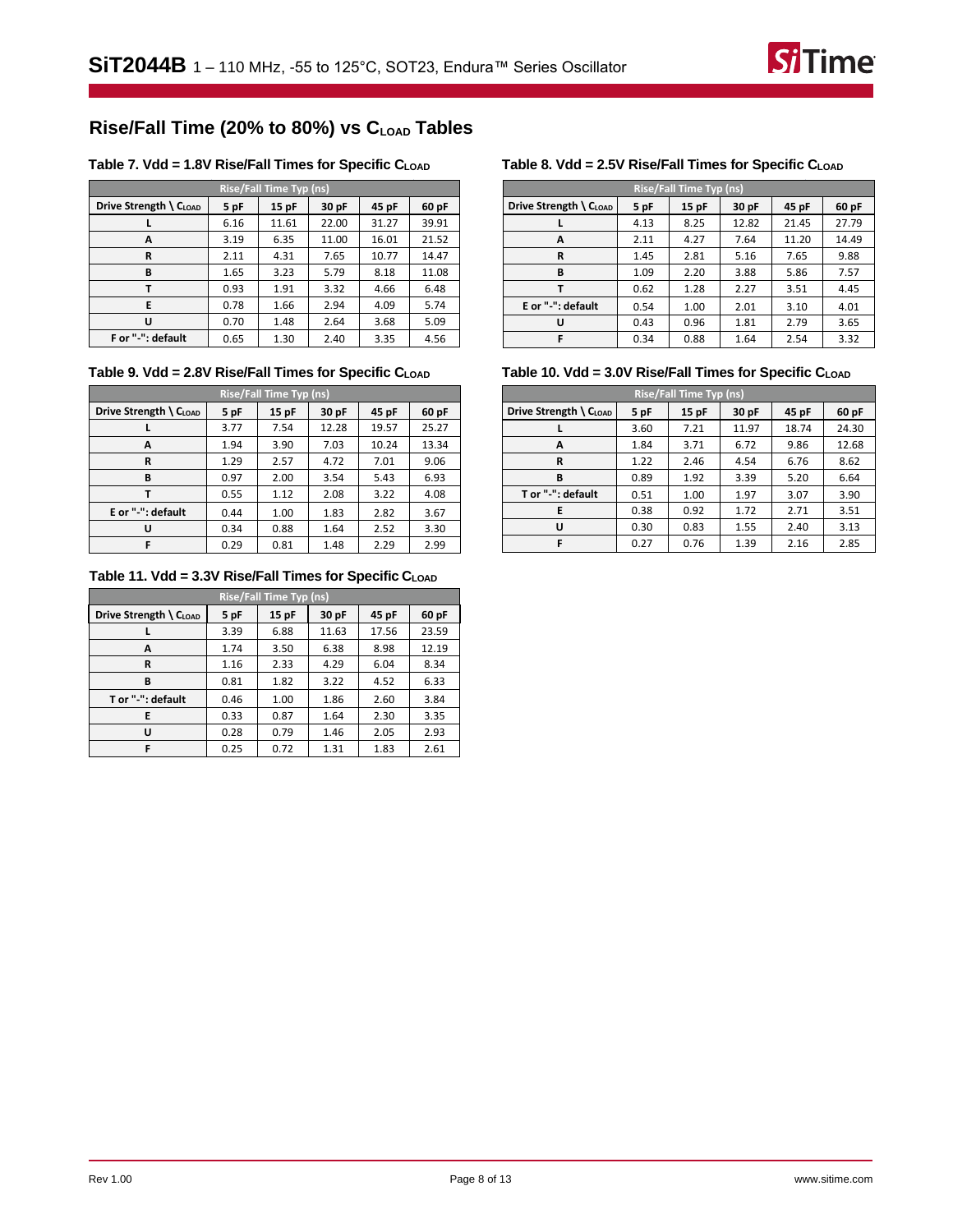![](_page_8_Picture_1.jpeg)

# **Pin 3 Configuration Options (OE or NC)**

Pin 3 of the [SiT2044](https://www.sitime.com/products/automotive-oscillators-clock-generators/sit2024) can be factory-programmed to support three modes: Output Enable (OE) or No Connect (NC).

## **Output Enable (OE) Mode**

In the OE mode, applying logic low to the OE pin only disables the output driver and puts it in Hi-Z mode. The core of the device continues to operate normally. Power consumption is reduced due to the inactivity of the output. When the OE pin is pulled High, the output is typically enabled in <1µs.

## **No Connect (NC) Mode**

In the NC mode, the device always operates in its normal mode and outputs the specified frequency regardless of the logic level on pin 3.

[Table 12](#page-8-0) below summarizes the key relevant parameters in the operation of the device in OE or NC mode.

## <span id="page-8-0"></span>**Table 12. OE vs. NC**

|                                   | <b>OE</b> | NC.    |
|-----------------------------------|-----------|--------|
| Active current 20 MHz (max, 1.8V) | 4.5 mA    | 4.5 mA |
| OE disable current (max. 1.8V)    | 3.8 mA    | N/A    |
| OE enable time at 110 MHz (max)   | 130 ns    | N/A    |
| Output driver in OE disable       | High Z    | N/A    |

## **Output on Startup and Resume**

The SiT2044 comes with gated output. Its clock output is accurate to the rated frequency stability within the first pulse from initial device startup.

In addition, the SiT2044 supports "no runt" pulses and "no glitch" output during startup or when the output driver is re-enabled from the OE disable mode as shown in the waveform captures in [Figure 16](#page-8-1) an[d Figure 17.](#page-8-2)

![](_page_8_Figure_14.jpeg)

**Figure 16. Startup Waveform vs.Vdd**

<span id="page-8-1"></span>![](_page_8_Figure_16.jpeg)

<span id="page-8-2"></span>**Figure 17. Startup Waveform vs.Vdd**  (Zoomed-in View o[f Figure 16\)](#page-8-1)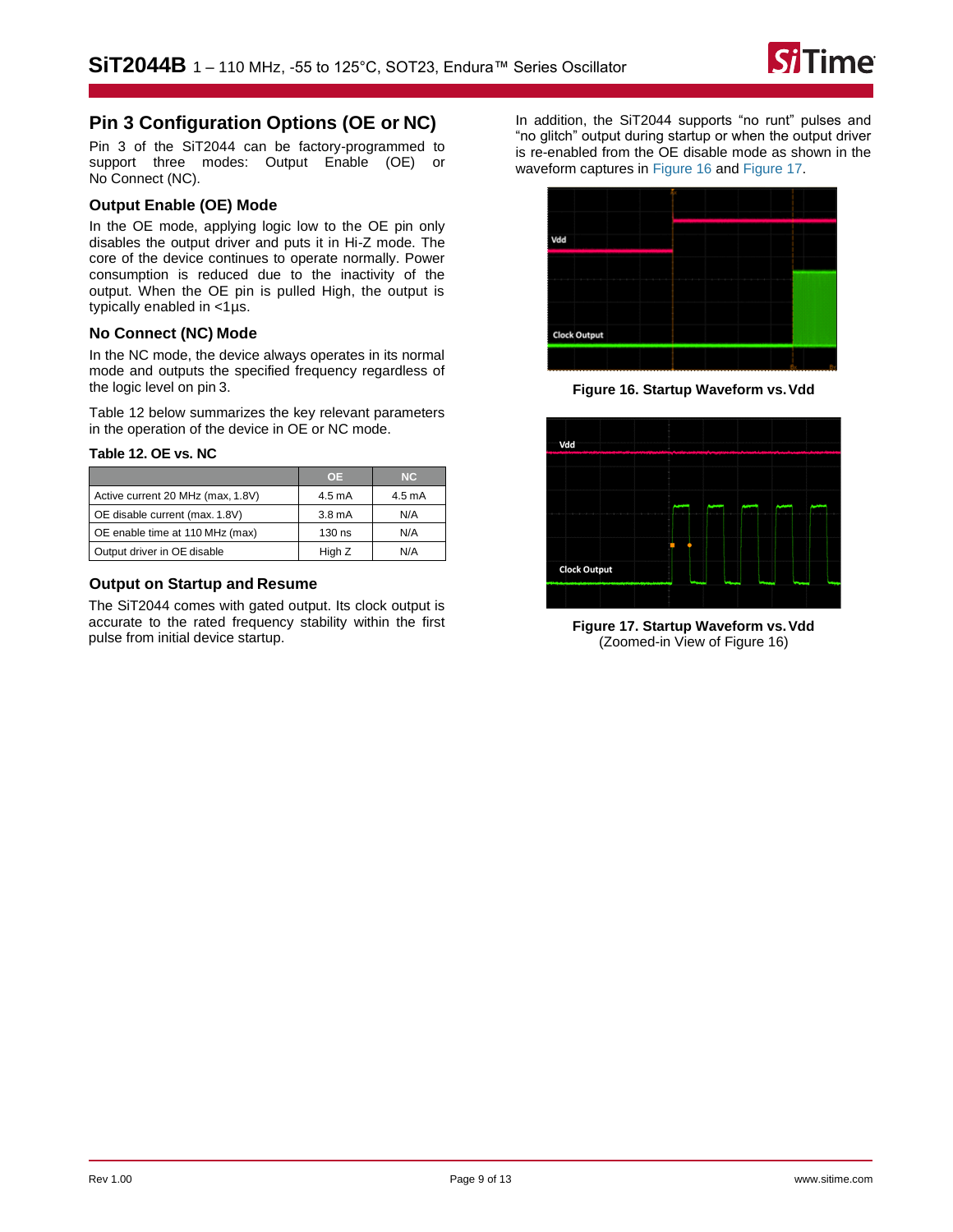![](_page_9_Picture_1.jpeg)

# **Dimensions and Patterns**

![](_page_9_Figure_3.jpeg)

#### <span id="page-9-0"></span>**Notes:**

- 10. Top marking: Y denotes manufacturing origin and XXXX denotes manufacturing lot number. The value of "Y" will depend on the assembly location of the device.
- 11. A capacitor value of 0.1 µF between Vdd and GND is required.

## <span id="page-9-1"></span>**Table 13. Dimension Table**

| <b>Symbol</b>  | Min.        | Nom. | Max.        |
|----------------|-------------|------|-------------|
| Α              | 0.90        | 1.27 | 1.45        |
| A1             | 0.00        | 0.07 | 0.15        |
| A <sub>2</sub> | 0.90        | 1.20 | 1.30        |
| b              | 0.30        | 0.35 | 0.50        |
| с              | 0.14        | 0.15 | 0.20        |
| D              | 2.75        | 2.90 | 3.05        |
| E              | 2.60        | 2.80 | 3.00        |
| E1             | 1.45        | 1.60 | 1.75        |
| L              | 0.30        | 0.38 | 0.55        |
| L1             | 0.25 REF    |      |             |
| е              | 0.95 BSC.   |      |             |
| e1             | 1.90 BSC.   |      |             |
| $\alpha$       | $0^{\circ}$ |      | $8^{\circ}$ |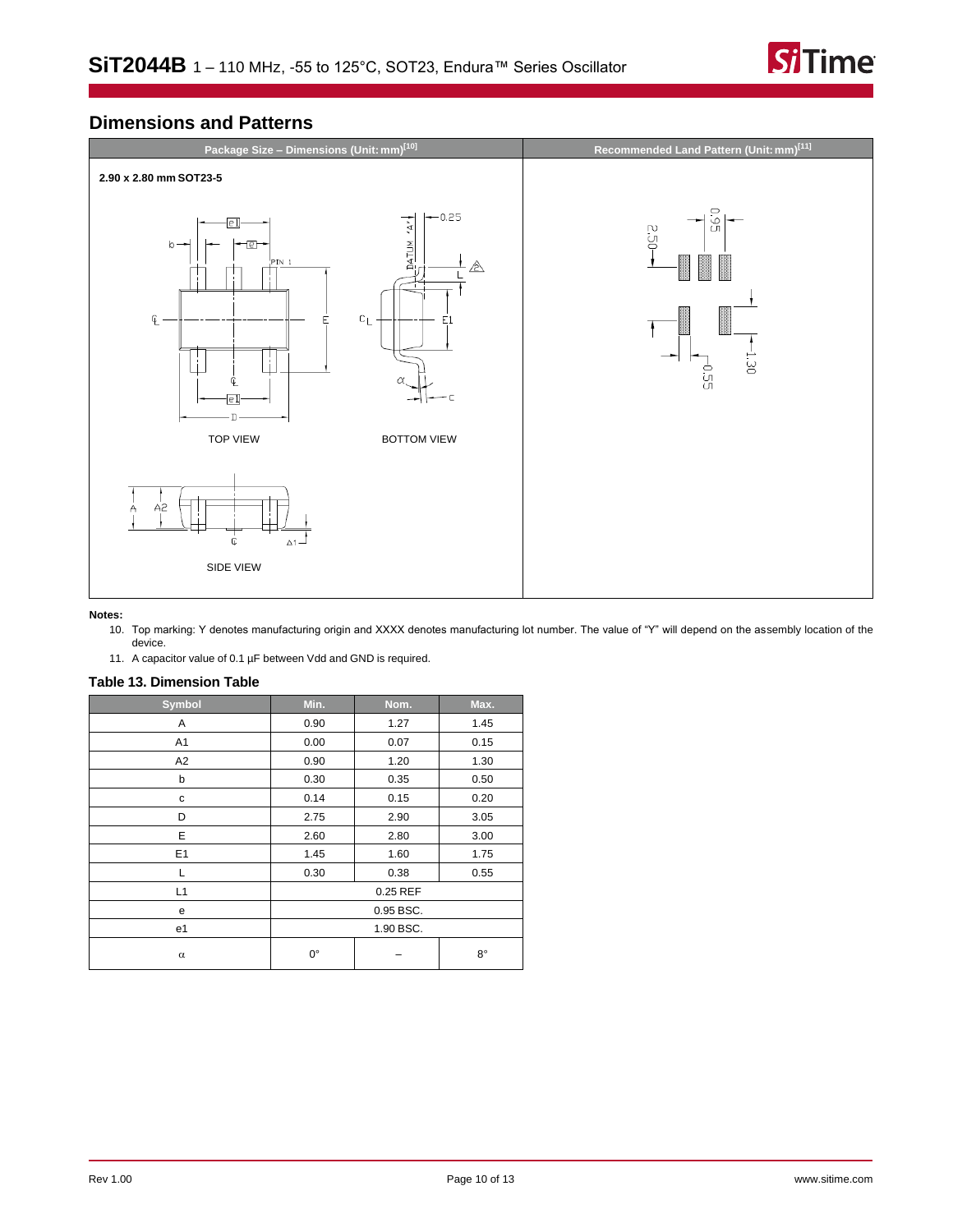![](_page_10_Picture_1.jpeg)

# **Ordering Information**

The following part number guide is for reference only. To customize and build an exact part number, use the SiTime [Part Number Generator.](https://www.sitime.com/part-number-generator?product=SiT2044)

![](_page_10_Figure_4.jpeg)

#### <span id="page-10-0"></span>**Note:**

<span id="page-10-1"></span>12. The voltage portion of the SiT2044 part number consists of two characters that denote the specific supply voltage of the device. The SiT2044 supports either 1.8V ±10% or any voltage between 2.25V and 3.62V. In the 1.8V mode, one can simply insert 18 in the part number. In the 2.5V to 3.3V mode, two digits such as 18, 25 or 33 can be used in the part number to reflect the desired voltage. Alternatively, "XX" can be used to indicate the entire operating voltage range from 2.25V to 3.63V.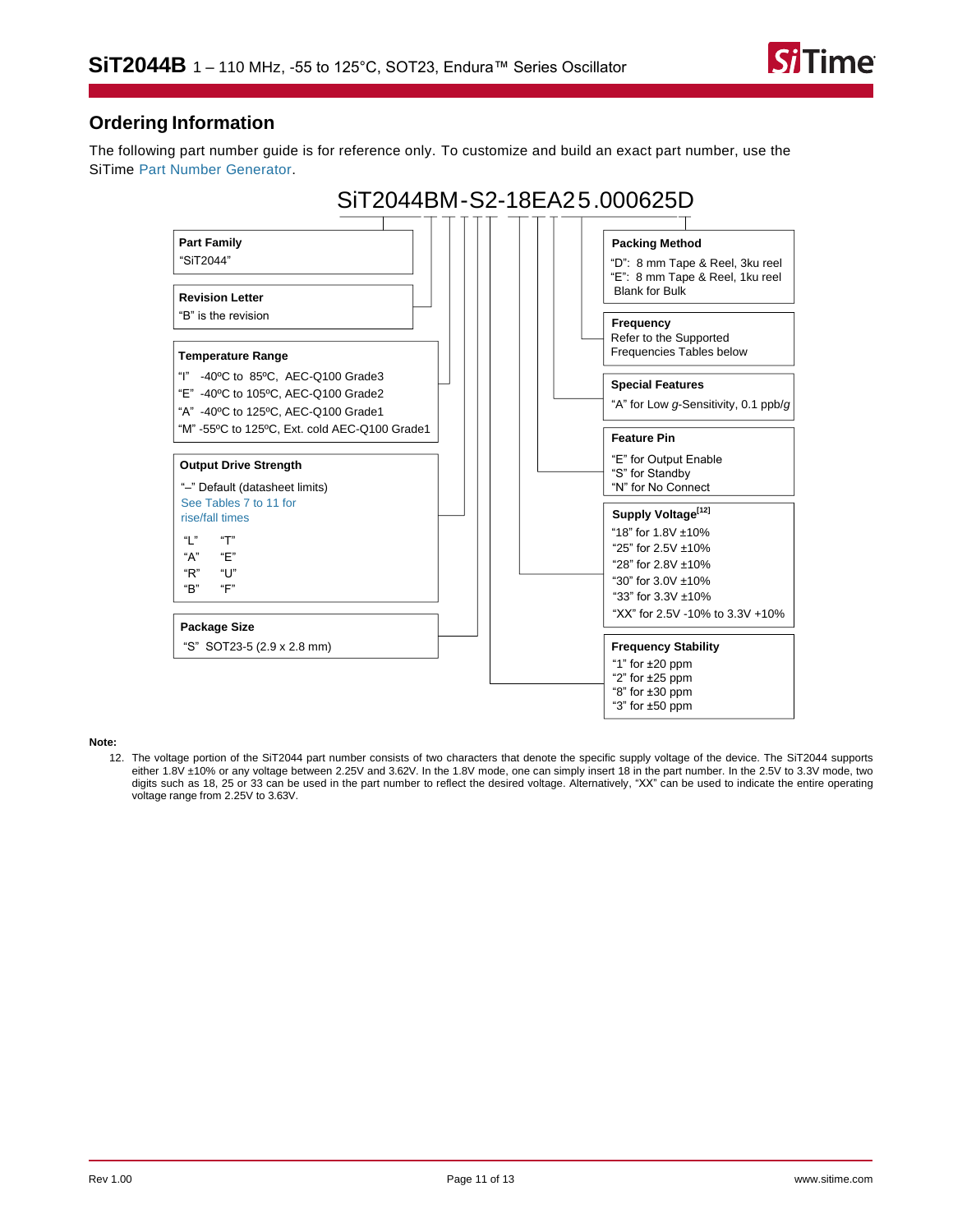![](_page_11_Picture_1.jpeg)

#### <span id="page-11-0"></span>**Table 14. Supported Frequencies (-40°C to +85°C)[\[13\]](#page-11-3)**

| <b>Frequency Range</b> |                |  |
|------------------------|----------------|--|
| Min.                   | Max.           |  |
| 1.000000 MHz           | 110.000000 MHz |  |

#### **Table 15. Supported Frequencies (-40°C to +105°C or -40°C to +125°C) [\[13,](#page-11-3)[14\]](#page-11-4)**

| <b>Frequency Range</b> |                |  |
|------------------------|----------------|--|
| Min.                   | Max.           |  |
| 1.000000 MHz           | 61.222999 MHz  |  |
| 61.974001 MHz          | 69.795999 MHz  |  |
| 70.485001 MHz          | 79.062999 MHz  |  |
| 79.162001 MHz          | 81.427999 MHz  |  |
| 82.232001 MHz          | 91.833999 MHz  |  |
| 92.155001 MHz          | 94.248999 MHz  |  |
| 94.430001 MHz          | 94.874999 MHz  |  |
| 94.994001 MHz          | 97.713999 MHz  |  |
| 98.679001 MHz          | 110.000000 MHz |  |

#### <span id="page-11-1"></span>**Table 16. Supported Frequencies (-55°C to +125°C)[\[13,](#page-11-3)[14\]](#page-11-4)**

| <b>Frequency Range</b> |                |  |
|------------------------|----------------|--|
| Min.                   | Max.           |  |
| 1.000000 MHz           | 61.222999 MHz  |  |
| 61.974001 MHz          | 69.239999 MHz  |  |
| 70.827001 MHz          | 78.714999 MHz  |  |
| 79.561001 MHz          | 80.159999 MHz  |  |
| 80.174001 MHz          | 80.779999 MHz  |  |
| 82.632001 MHz          | 91.833999 MHz  |  |
| 95.474001 MHz          | 96.191999 MHz  |  |
| 96.209001 MHz          | 96.935999 MHz  |  |
| 99.158001 MHz          | 110.000000 MHz |  |

#### <span id="page-11-4"></span><span id="page-11-3"></span><span id="page-11-2"></span>**Notes:**

13. Any frequency within the min and max values in the above table are supported with 6 decimal places of accuracy.

14. Please [contact SiTime](https://www.sitime.com/contact-us) for frequencies that are not listed in the tables above.